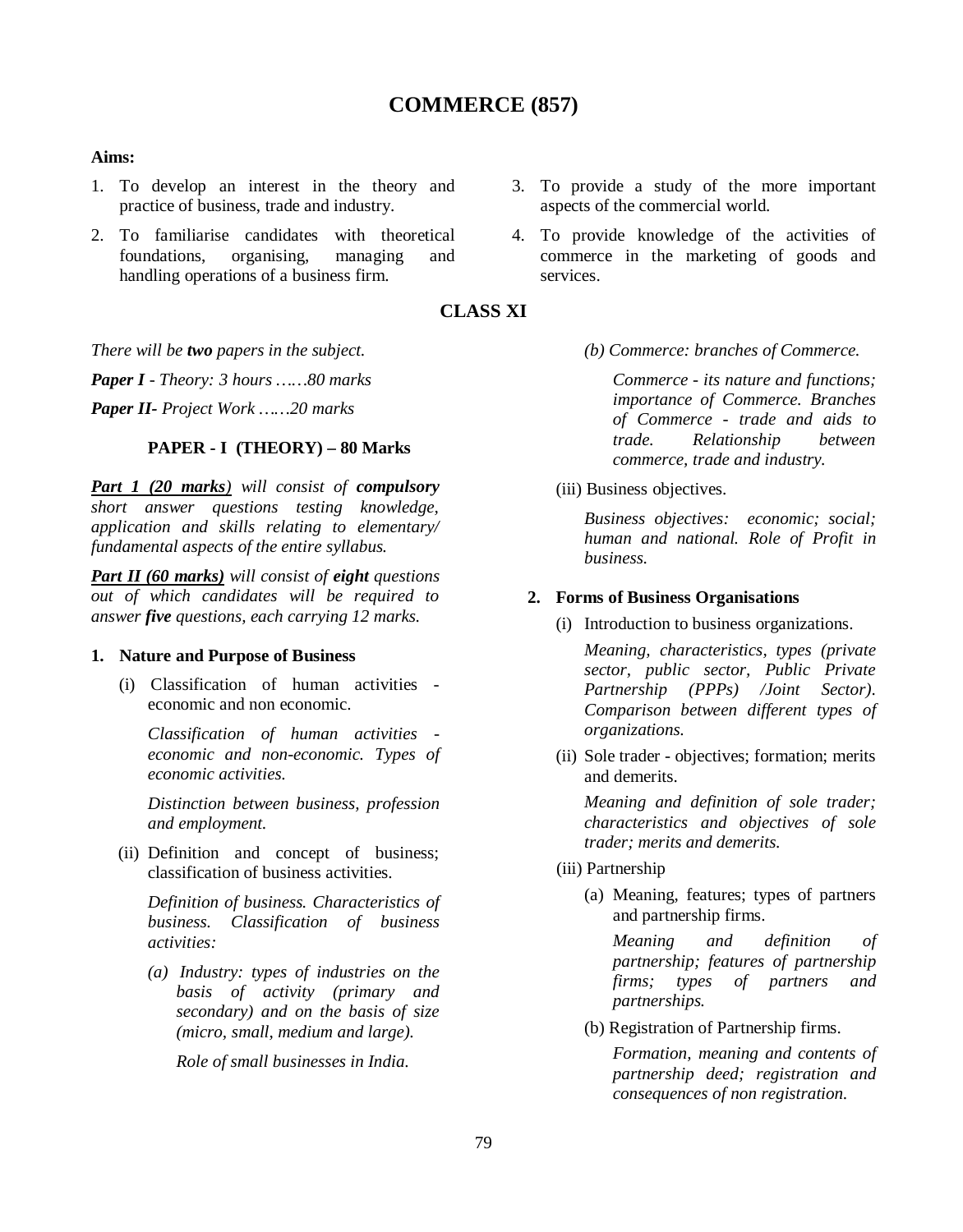(c) Evaluation of partnership; merits and demerits.

*Self-explanatory.*

(d) Comparison of sole proprietorship and partnership.

*Self-explanatory.*

- (iv) Corporate Organisations.
	- *(a) Joint Stock Company: meaning, features, merits, demerits and objectives.*
	- *(b) Stages of Formation of a Company.*
	- *(c) Promotion, meaning, role and types of promoters.*
	- *(d) Incorporation of a company - Meaning and steps of incorporation (including filing of documents), certificate of incorporation.*
	- *(e) Memorandum of Association and Articles of Association (excluding alterations) and distinction between the two documents.*

*Meaning and contents of MOA and AOA. Distinction between the MOA and AOA.*

*(f) Commencement of business.* 

*Steps, Certificate of Commencement.*

- *(g) Prospectus and statement in lieu of prospectus – meaning and contents only.*
- *(h) Types of companies- Classification of companies on the basis of mode of incorporation, liability of members, public interest, ownership, control and nationality.*

*Public and private companies and their comparative studies, privileges of private companies.*

*(i) Global enterprises – Meaning, characteristics, merits and demerits of Global Enterprises.* 

- (v) Public Sector Undertakings.
	- (a) Meaning; characteristics, objectives, role and forms of Public Sector Undertakings (Departmental Undertakings, Public Corporations and Government Companies).

*Public Sector Undertakings – meaning; characteristics, objectives, role and criticisms. Forms of Public Sector Undertakings (Departmental undertakings; Public Corporations and Government companies – definitions, features, merits and demerits)*.

- (b) Public Private Partnerships. *Meaning and features of PPPs.*
- (vi) Co-operative organisations meaning; characteristics and types.

*Co-operative organizations - meaning; characteristics, advantages and disadvantages; Types of cooperative organizations, distinction between joint stock companies and cooperative organizations.* 

### **3. Social Responsibility of Business and Business Ethics**

Concept and need for social responsibility.

*Responsibility towards owners, investors, consumers, employees, government and community; Responsibility of business towards protection of environment; Meaning and importance of Business ethics*.

## **4. Emerging Modes of Business**

(i) E-business.

*Scope and benefits, Resources required for successful e-business implementation, online transactions, payment mechanisms, security and safety of business transactions.*

(ii) Outsourcing.

*Concept, need and scope of BPO and KPO.*

(iii) Smart Cards.

*Meaning and utility.*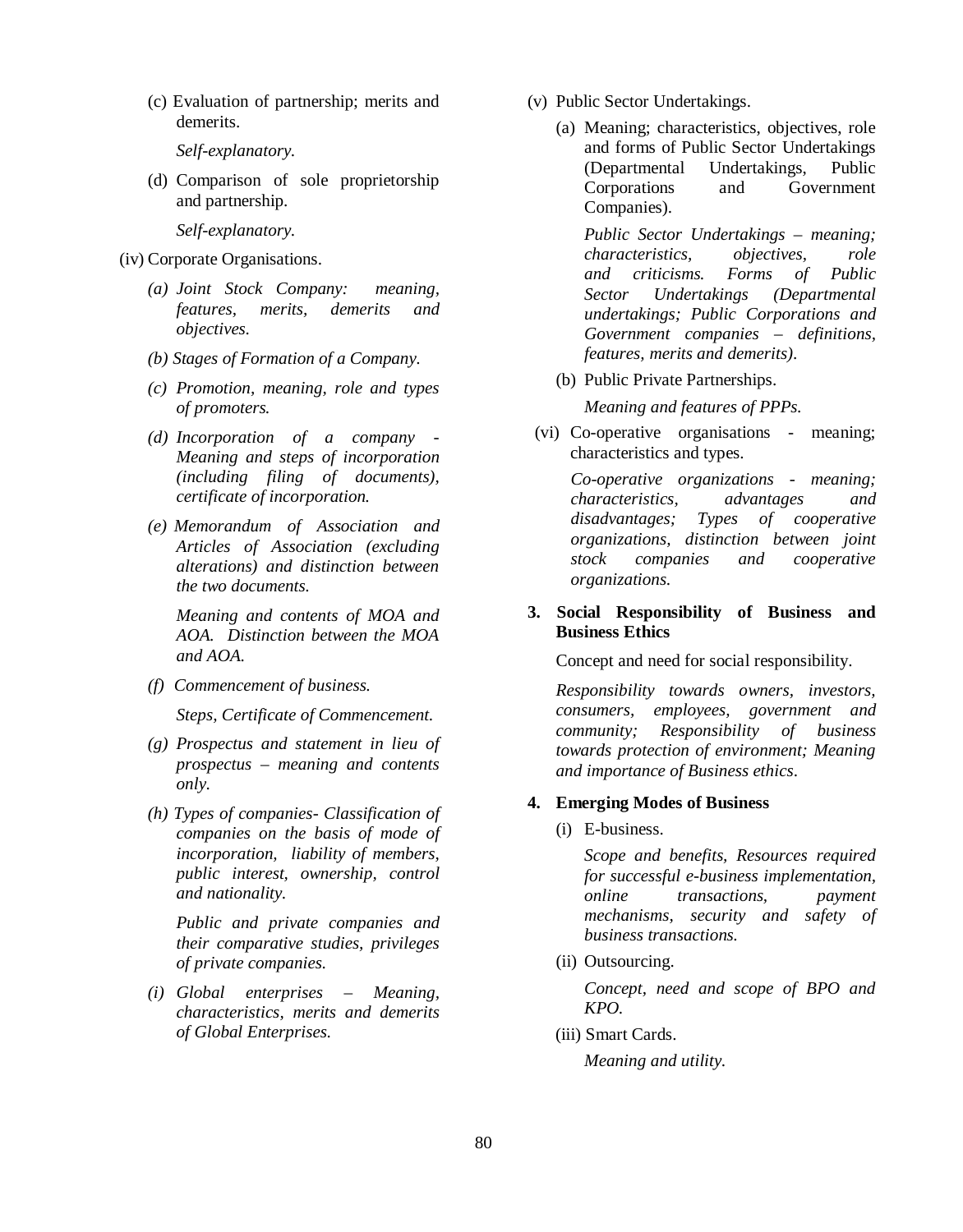#### **5. Stock Exchange**

- (i) Meaning and importance.
- (ii) Functions and services.
- (iii)Major Stock Exchanges in India (BSE, NSE, DSE, ASE) – types and locations.
- (iv) Types of operators Brokers, Jobbers, Bulls and Bears.
- (v) Terms used in Stock Exchange ex-dividend, cum dividend, spot delivery, forward delivery.
- (vi) SEBI functions and objectives.

*Self-explanatory*

## **6. Trade**

(i) Wholesalers.

*Meaning and services of wholesaler to retailer, customer and producer.*

(ii) (a) Retail trade – Meaning and characteristics.

> *Retail trade - meaning, characteristics of retail trade. Distinction between wholesale and retail trade.*

(b) Types of retail trade - Itinerant and small scale fixed shops: departmental store, chain store, mail order houses, tele shopping, franchise, consumer cooperative stores, hypermarkets and automatic vending machines.

*Meaning, features, merits and demerits to be covered.*

(c) Documents used in home trade.

*Documents and procedure used in home trade – inquiry; quotation; catalogues; order; invoice; debit note; credit note.*

*Price quotations - cash discount and trade discount.*

(iii) Role of Chambers of Commerce and Industry and Trade Associations.

*Meaning and functions of Chambers of Commerce and trade associations.*

#### **7. Foreign Trade**

(i) Meaning, difference between internal trade and external trade.

*Meaning and characteristics of international trade; problems of international trade; advantages and disadvantages of international trade.*

(ii) Export trade – Meaning, objectives and procedure of export trade.

*Self-explanatory.*

(iii) Import trade – Meaning objectives purpose and procedure.

*Meaning and functions of import trade; objectives, purpose and procedure.*

(iv) Documents involved in international trade.

*Documents involved in export trade, such as: indent, letter of credit, shipping order, shipping bill, mate's receipt, bill of lading, certificate of origin, consular invoice, documentary bill of exchange (DA/DP), all need to be explained.*

*Documents involved in import trade, such as: import license, indent, letter of credit, documentary bill of exchange, bill of entry, bill of sight, port trust dues receipt, application to import, advice note, bill of lading, all need to be explained.*

(v) World Trade Organisation.

*WTO-meaning and objectives.*

## **8. Insurance**

(i) Insurance – Meaning, objectives and purpose.

*Meaning, objectives and purpose of insurance; Concept of re-insurance and double insurance.*

(ii) Risks in business - insurable and non-insurable.

*Risks in business - insurable and non-insurable - meaning and examples of both. Characteristics of insurable risks.*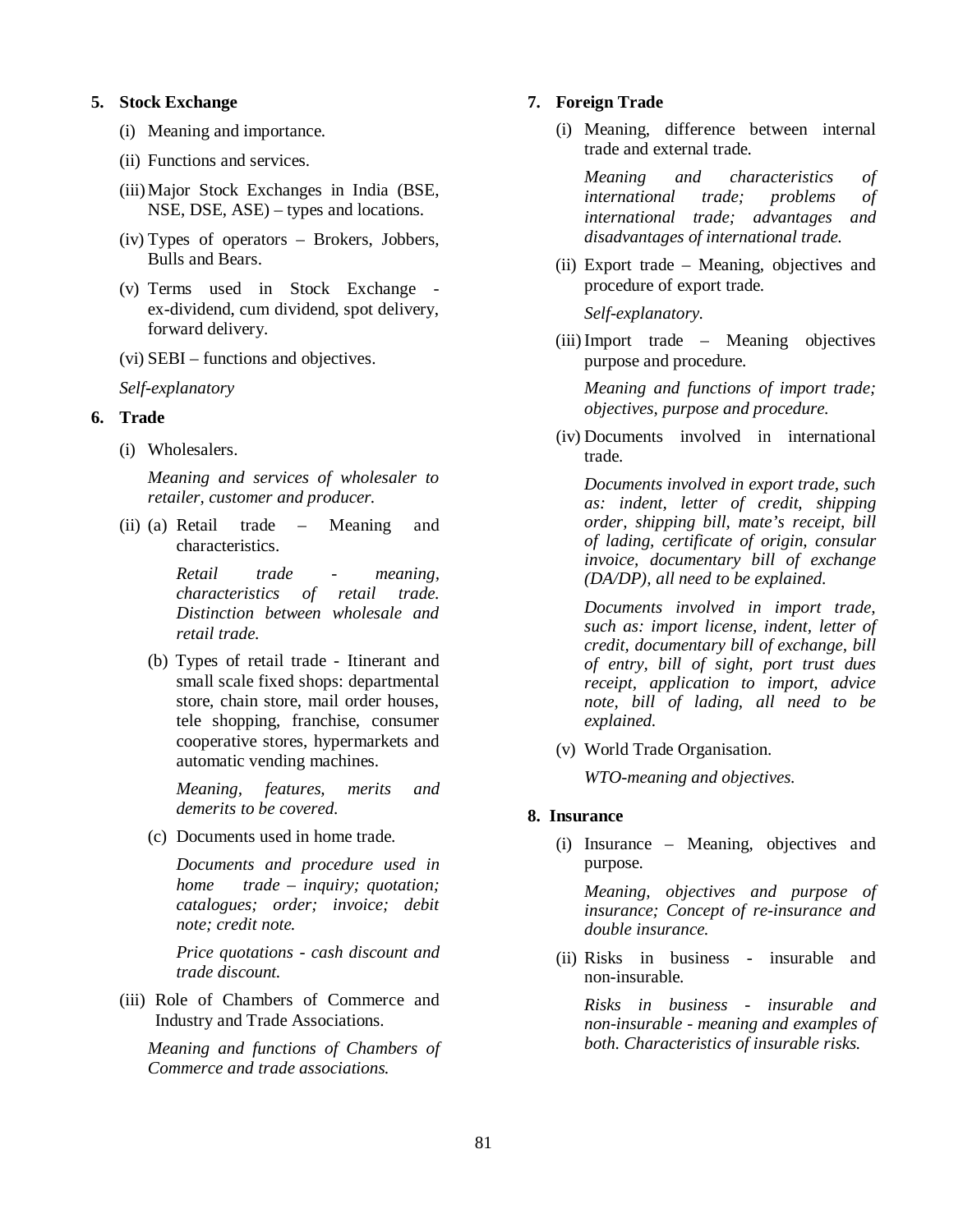(iii) Principles of insurance.

*Fundamental principles to be explained: utmost good faith; insurable interest; indemnity; contribution; doctrine of subrogation; causa proxima. mitigation of loss.*

(iv) Types of insurance: life and non life.

*Types of insurance – life, health, fire, marine, motor, social and fidelity insurance (Meaning and importance only).*

## **PAPER II – PROJECT WORK – 20 Marks**

Candidates will be expected to have completed **two** projects from any topic covered in Theory.

Mark allocation for **each** Project [10 marks]:

| Overall format                 | 1 mark  |
|--------------------------------|---------|
| Content                        | 4 marks |
| Findings                       | 2 marks |
| Viva-voce based on the Project | 3 marks |

### **A list of suggested Projects is given below:**

- 1. Select a daily use consumer product. Trace its origin right from the primary industry through the secondary and tertiary industries. Draw a flow chart to include all the business activities in its path from the producer to the consumer.
- 2. Assume you are starting a partnership firm with your friend/friends. Develop a business plan covering the following aspects:
	- $-$  Formation of this partnership firm  $-$  rules and steps that would be followed including the partnership deed
	- Choice of types of partners involved and your justification for the same.
- 3. Select two infrastructure projects of public sector undertakings that have been recently commissioned.

Analyze each project in terms of:

- Objectives
- Profitability
- Adherence to the time schedule for project completion.
- Social utility
- Conclusion.
- 4. Identity two Public Private Partnership projects.

Find out:

- The equity participation of both the partners.
- Objectives of the partnership
- Strengths both partners bring into the venture.
- 5. Select one consumer cooperative and one housing cooperative.

For each of the cooperatives:

- State the objectives.
- The organizational structure.
- Details of surplus distribution and the form of government support.
- 6. Study real time cases in which organizations did not show responsibility towards investors/ consumers/ employees/ government/ community. Take at least two such cases. For each case prepare a report based on the following:
	- A brief about of the case.
	- Different issues involved in the case.
	- Who was at fault and why?
	- What should the company have done to stand by the business ethics?
	- Do you agree with the company's viewpoint? Give reasons.
- 7. Document and analyze the Corporate Social Responsibility activities of a pharmaceutical company and a five-star hotel.

Comment on the changing role assumed by Corporates towards business ethics and social responsibility in the last two decades.

- 8. Identify any trade association and chamber of commerce headquartered in your town/city. Study each in terms of:
	- $-$  Its objectives.
	- Services provided to members.
	- Help given to the business community.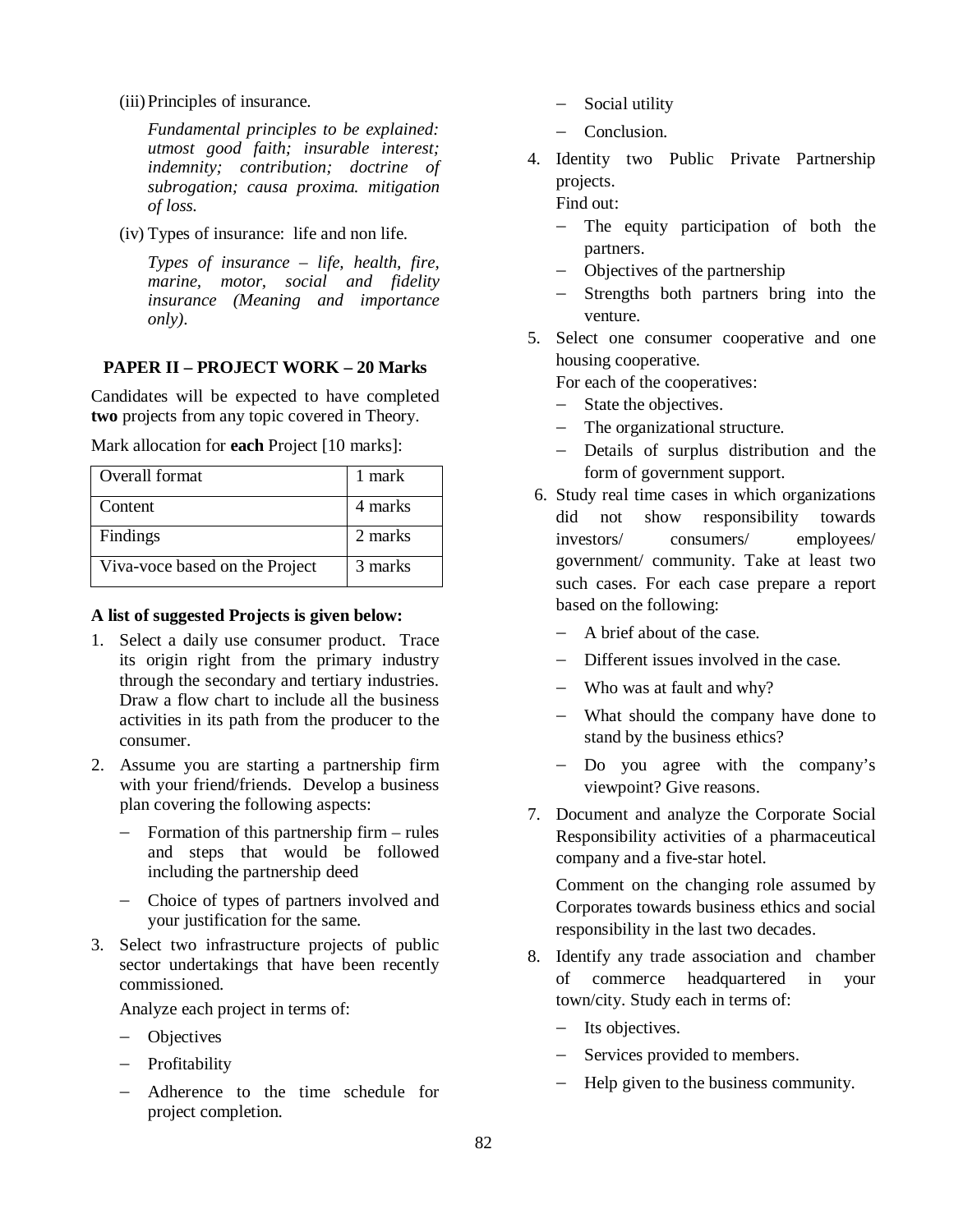- 9. Contact an insurance agent and collect information about 5 different types of life insurance policies provided by different companies. Include information as per details given below for every insurance plan and make a comparative analysis.
	- $-$  Premium of insurance
	- Terms of inclusions and exclusions of each policy
	- $-$  Term of the policy
	- Withdrawal of money from the insurance scheme (surrender / foreclosure)
	- Advantages/disadvantages of the plan
- 10. Study the BPO and KPO industry in India. Collect newspaper/magazine articles on BPOs and KPOs.

Prepare a report highlighting:

- Their contribution to the business community and the nation.
- Their growth over the past 10 years in India.

Comment on the social cost of such organisations.

11. Visit a company that is involved in e-business (which offers online services) or a consultancy, which helps in developing websites for such companies.

Study different aspects they keep in mind while preparing business plans for e-business. Include information regarding the payment mechanisms, security and safety of business transactions. The risks involved in e-business should also be covered. Also include the steps they follow while implementing the plan and starting the business.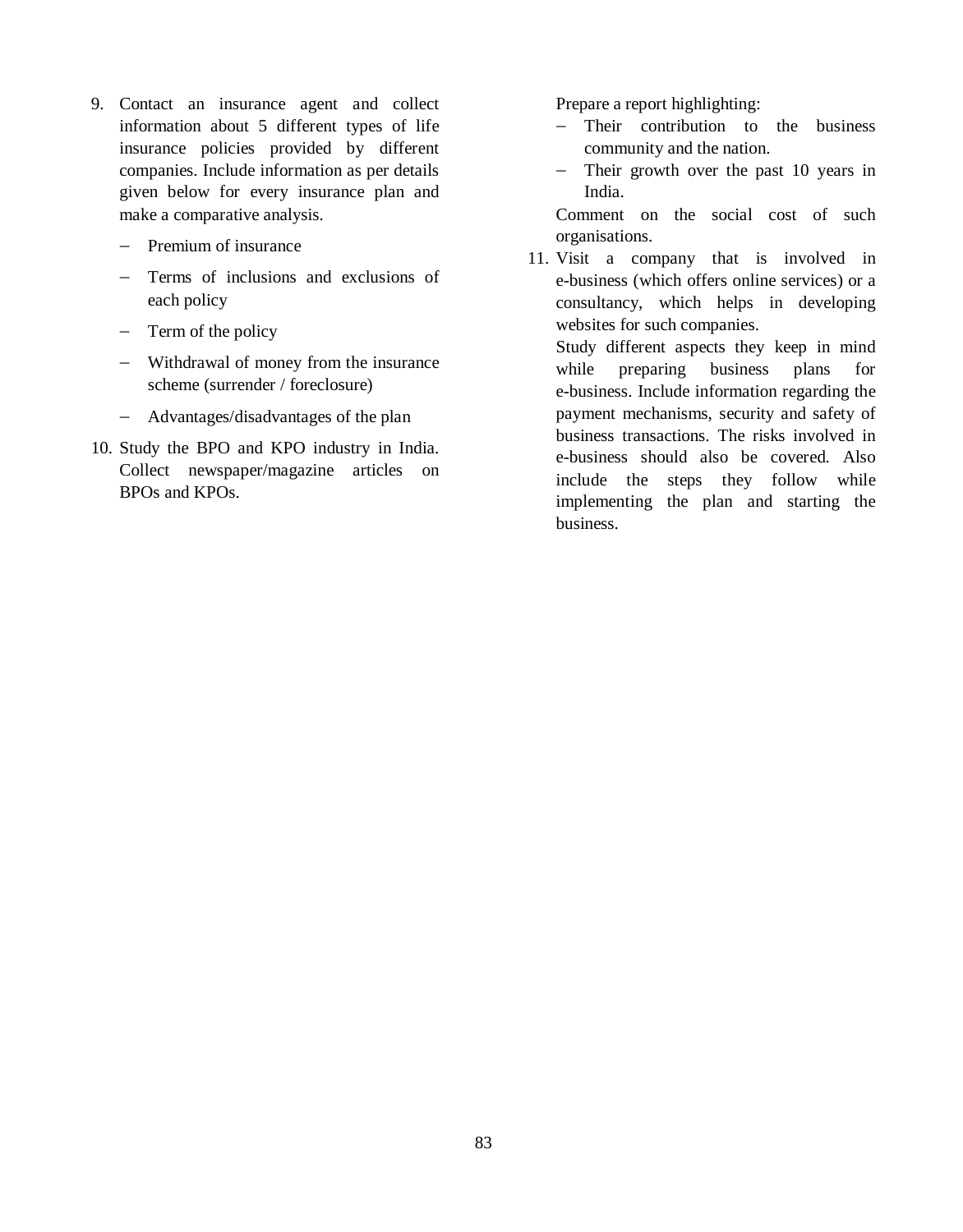*There will be two papers in the subject.*

*Paper I - Theory: 3 hours ……80 marks*

*Paper II- Project Work ……20 marks*

## **PAPER - I (THEORY) – 80 Marks**

*Part 1 (20 marks) will consist of compulsory short answer questions testing knowledge, application and skills relating to elementary / fundamental aspects of the entire syllabus.*

*Part II (60 marks) will consist of eight questions out of which candidates will be required to answer five questions, each carrying 12 marks.*

## **1. Business Environment**

Concept and importance of Business Environment.

*Concept and importance of Business Environment;* 

*Dimensions of Business Environment– Micro (Internal and External factors) and Macro (Economic, social, technological, political and legal).*

*S.W.O.T. Analysis - A basic understanding of S.W.O.T. Analysis*.

# **2. Financing**

(i) Capital: Sources of finance for sole trader; partnership; joint stock company; financial planning.

*Importance of finance for business. Sources of finance for different types of business firms. Meaning of financial planning. Factors affecting capital structure. Fixed capital meaning, factors affecting fixed capital. Working capital – meaning, types; factors affecting working capital.*

- (ii) Sources of finance for a Joint Stock Company.
	- (a) Different types of shares: equity, preference. Bonus shares, rights issue, ESOP, Sweat Equity Shares, Retained earnings. *Long-term sources of funds. Equity shares - features, advantages and disadvantages.*

*Preference shares - features, types advantages and disadvantages; distinction between equity shares and preference shares.*

*Bonus and rights issue, ESOP and Sweat Equity Shares - meaning.*

*Retained earnings – meaning, merits and demerits.*

(b) Loan capital: debentures.

*Debentures – meaning; kinds of debentures; advantages and disadvantages of debentures. Distinction between shares and debentures.*

(c) Loans from commercial banks and Financial Institutions.

*Loans from commercial banks and Financial Institutions - meaning, advantages and disadvantages.*

(d) Short-term sources of funds.

*Short-term sources of funds - public deposits, Commercial Banks, trade credit, customer advances, factoring, Inter corporate deposits and installment credit. Advantages and disadvantages of various sources of funds.*

(iii)Banking - latest trends.

*Online services- transfer of funds through Real Time Gross Settlement (RTGS), National Electronic Funds Transfer (NEFT), issue of demand drafts online.*

*Online payments, E- Booking.*

*Mobile Banking- SMS alerts, transfer of funds, making payments.*

*Debit Cards, Credit Cards, ATM.*

## **3. Management**

(i) Management: Meaning, objectives and characteristics of management.

*Meaning of Management: as an activity; as a group; as a discipline; as a process. Objectives and characteristics of management.*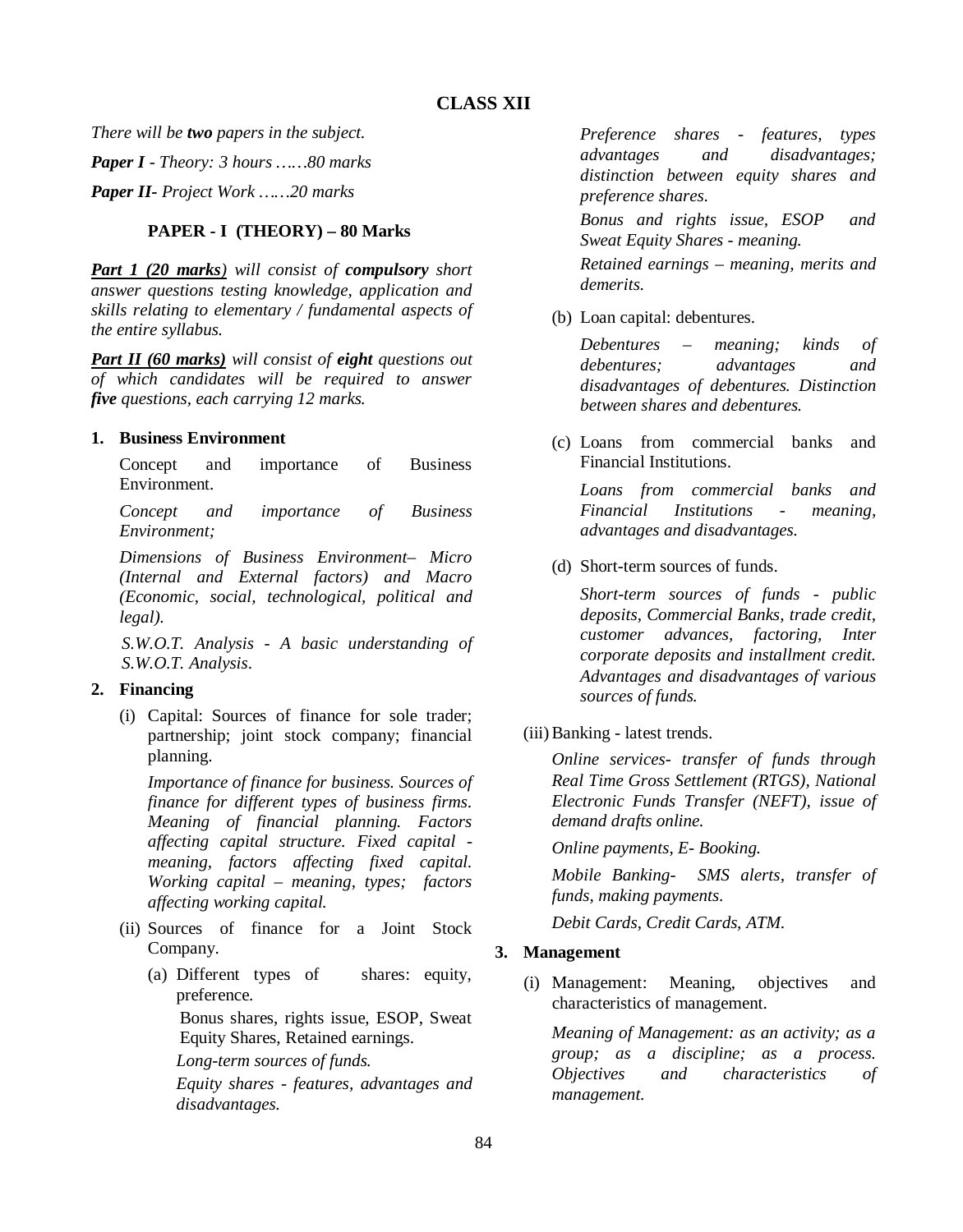(ii) Nature of Management – Science, Art and Profession.

*Self explanatory*.

(iii)Importance of Management.

*Self explanatory.*

(iv) Principles of Management: nature of principles; need for principles.

*Nature of principles of Management; need for principles of management; Taylor's 5 scientific principles of Management; Fayol's 14 principles of Management; Relevance of the principles of Management in today's business scenario. Comparison of Taylor's and Fayol's principles.* 

- (v) Functions of Management: Planning; Organising; Staffing; Directing; Controlling and Coordinating.
	- *(a) Planning:*

*Meaning, steps, importance & limitation; Types of plans; Objectives, policy, procedures, method, role, budget, program.*

*(b) Organising:* 

*Meaning, importance, steps; Structure of organization - line, line and staff, functional and divisional; Formal and informal organization; Meaning and importance of delegation of authority; Decentralization v/s Centralization.*

*(c) Staffing:*

*Meaning and importance; Recruitment – Meaning and sources; Selection – Meaning and procedure; Training and development - Meaning and difference only.*

*(d) Directing:* 

*Meaning and importance; Supervision-Meaning, functions and span of control;*

*Motivation - Meaning and Maslow's theory; Leadership- Meaning and qualities of a good leader;*

*Communication - Meaning, objectives and process. Barriers to communication and overcoming barriers to communication.*

*(e) Controlling:* 

*Meaning, steps and importance; Relationship between Planning and Controlling; Management by Exception.*

*(f) Coordination:*

*Meaning of Coordination; Coordination as an essence of Management.*

## **4. Marketing**

(i) Marketing: concept and functions.

*Meaning of markets and marketing. Concept of marketing: traditional v/s modern. Comparison between marketing and selling. Objectives of marketing.*

(ii) Marketing Mix.

*Product- goods and services, branding, labeling and packaging (meaning only).*

*Price – meaning , factors determining price.*

*Place – channel of distribution (direct and indirect: meaning only) and physical distribution (meaning only).* 

*Promotion – Meaning and elements.* 

(iii)Consumer protection: rights of consumers, methods of consumer protection.

*Need for consumer protection; rights of consumers; methods of consumer protection – self help, legislative measures and consumer associations, Consumer Protection Act, 1986.*